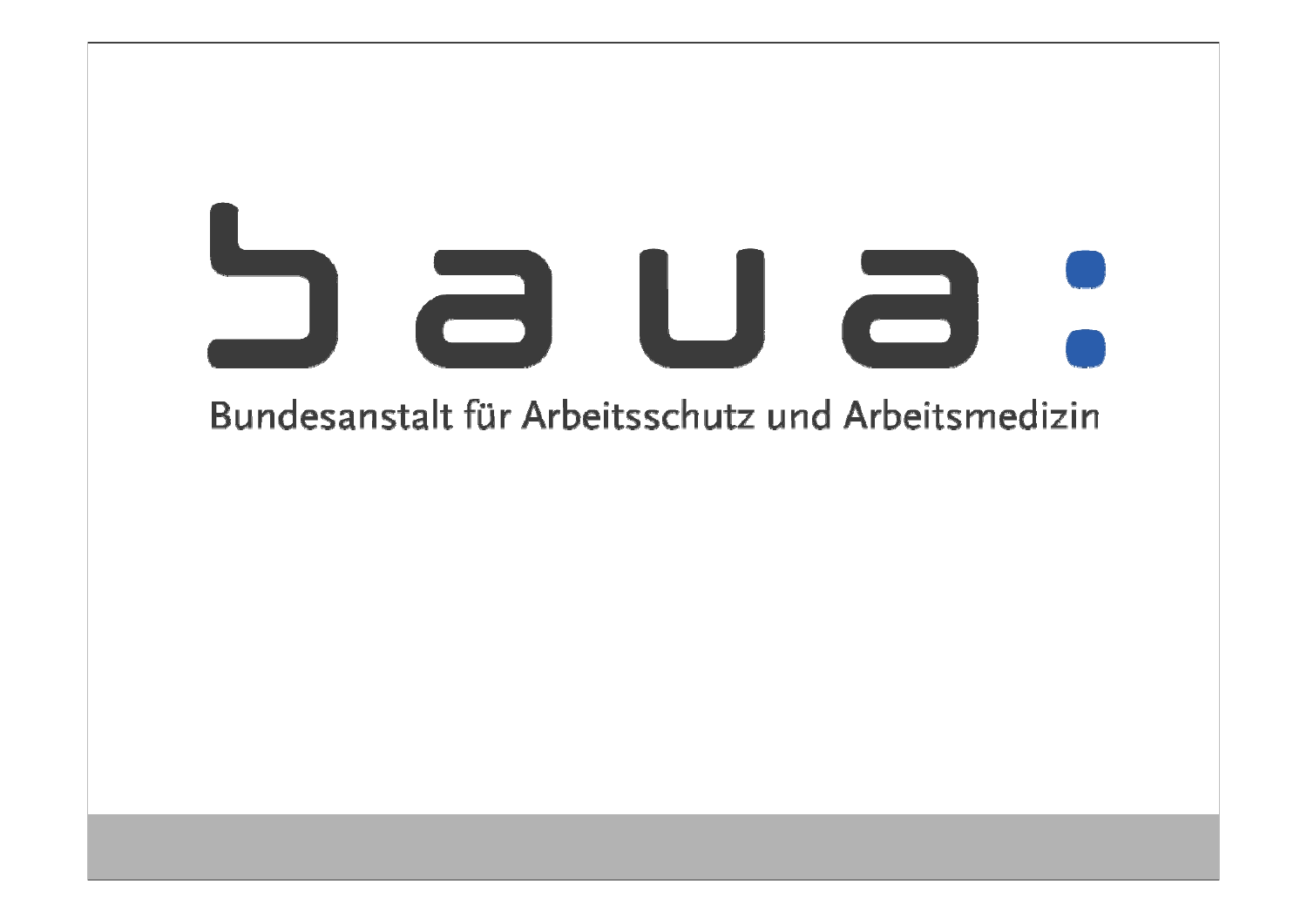





**Evaluation of the EMKG** Results of an integrated evaluation by comparing OELs with measurement data and using Monte Carlo Simulation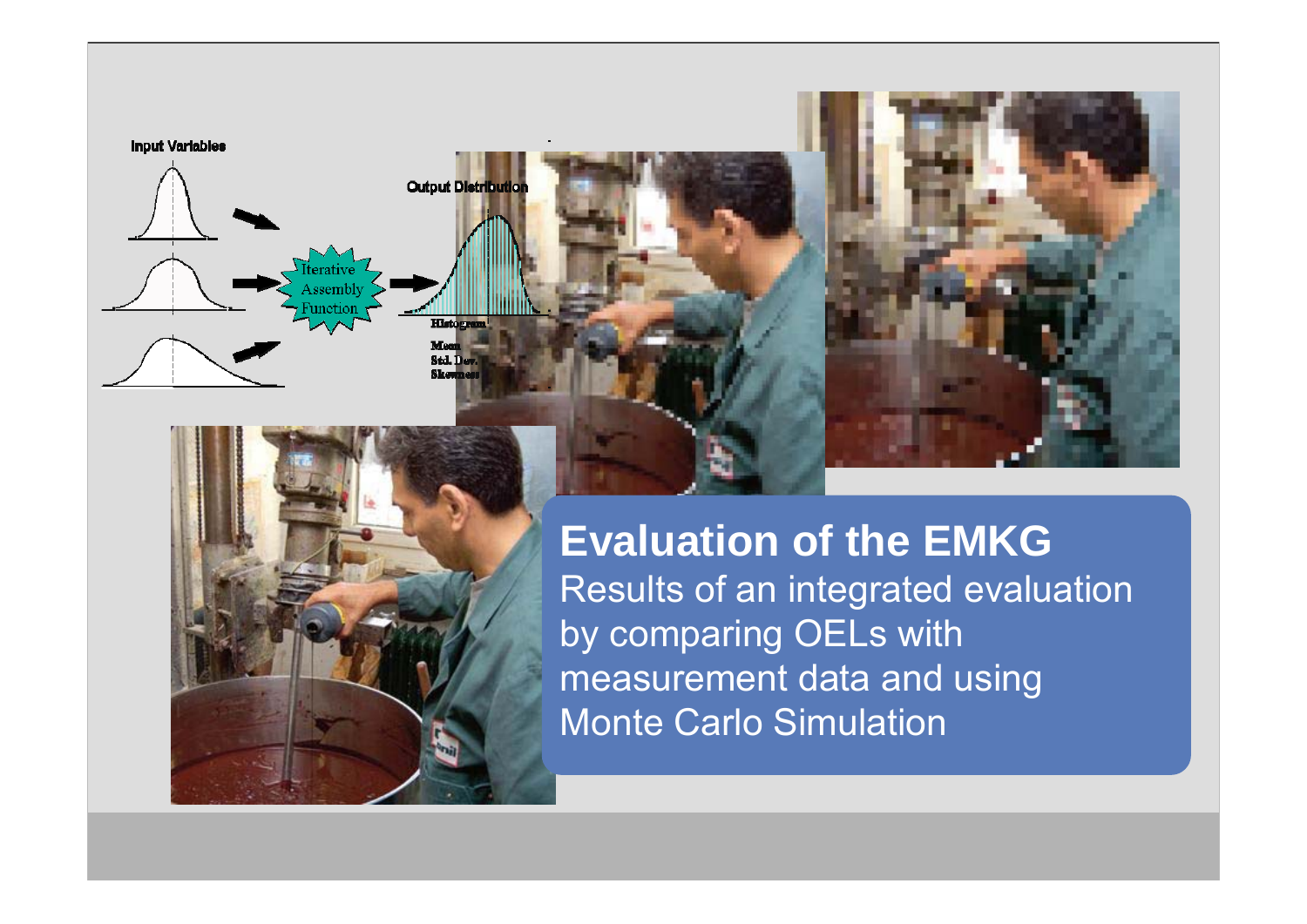# **Background of the EMKG**

¾**EMKG** → Easy to Use Workplace Control Scheme

**≻The EMKG is a generic risk assessment** scheme that is based on COSHH Essentials

**≻The EMKG takes into account the** requirements of the German Hazardous Substances Ordinance





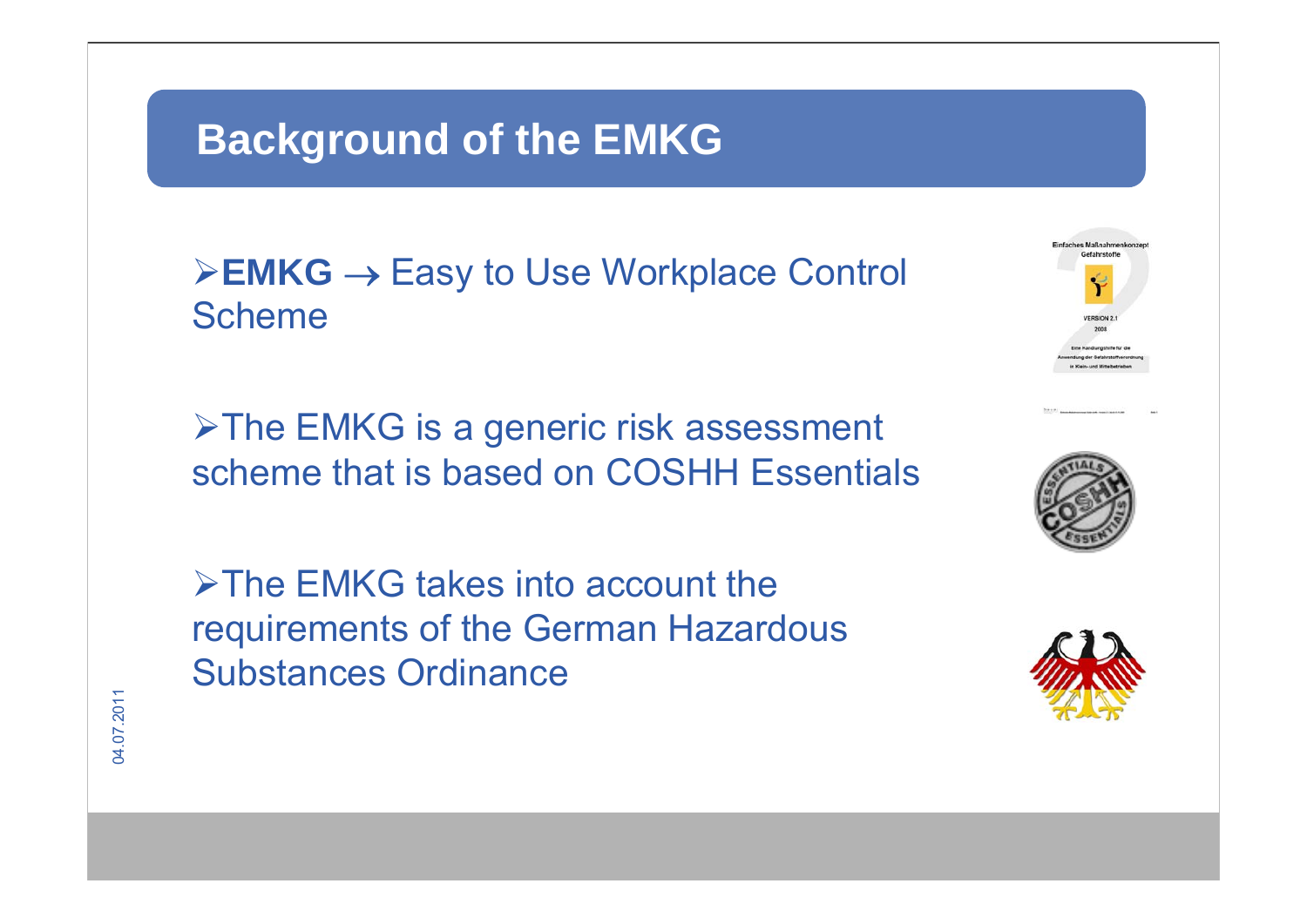# **The Control-Banding Approach**

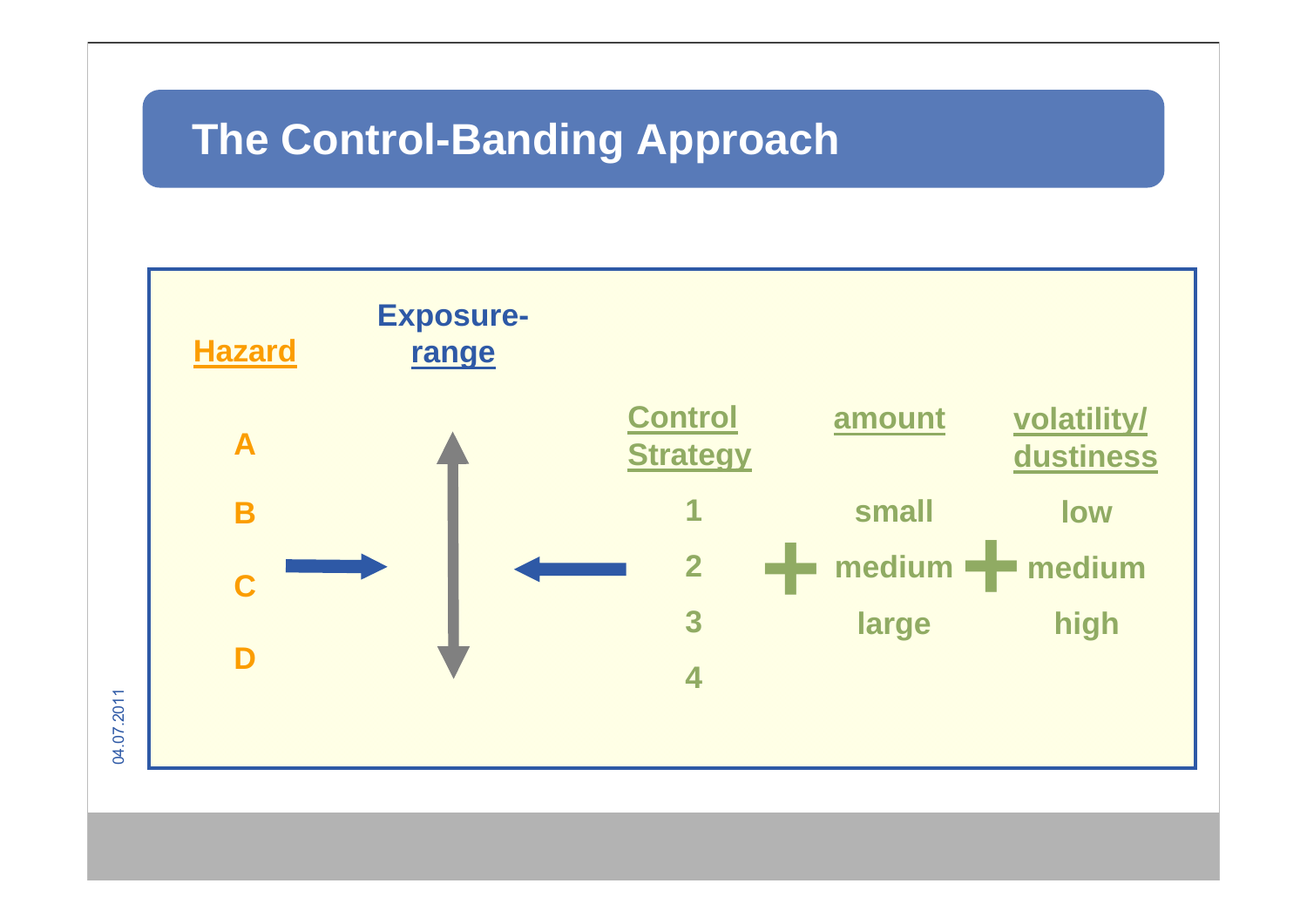# **Target Exposures - Vapour**

| <b>Hazard Group</b> | <b>Target exposure</b><br>range | <b>R-phrase</b><br>examples |
|---------------------|---------------------------------|-----------------------------|
| A                   | $50 - 500$ ppm                  | <b>R36</b>                  |
| B                   | 5 - 50 ppm                      | <b>R20</b>                  |
| C                   | $0.5 - 5$ ppm                   | <b>R23</b>                  |
|                     | $0.05 - 0.5$ ppm                | <b>R26</b>                  |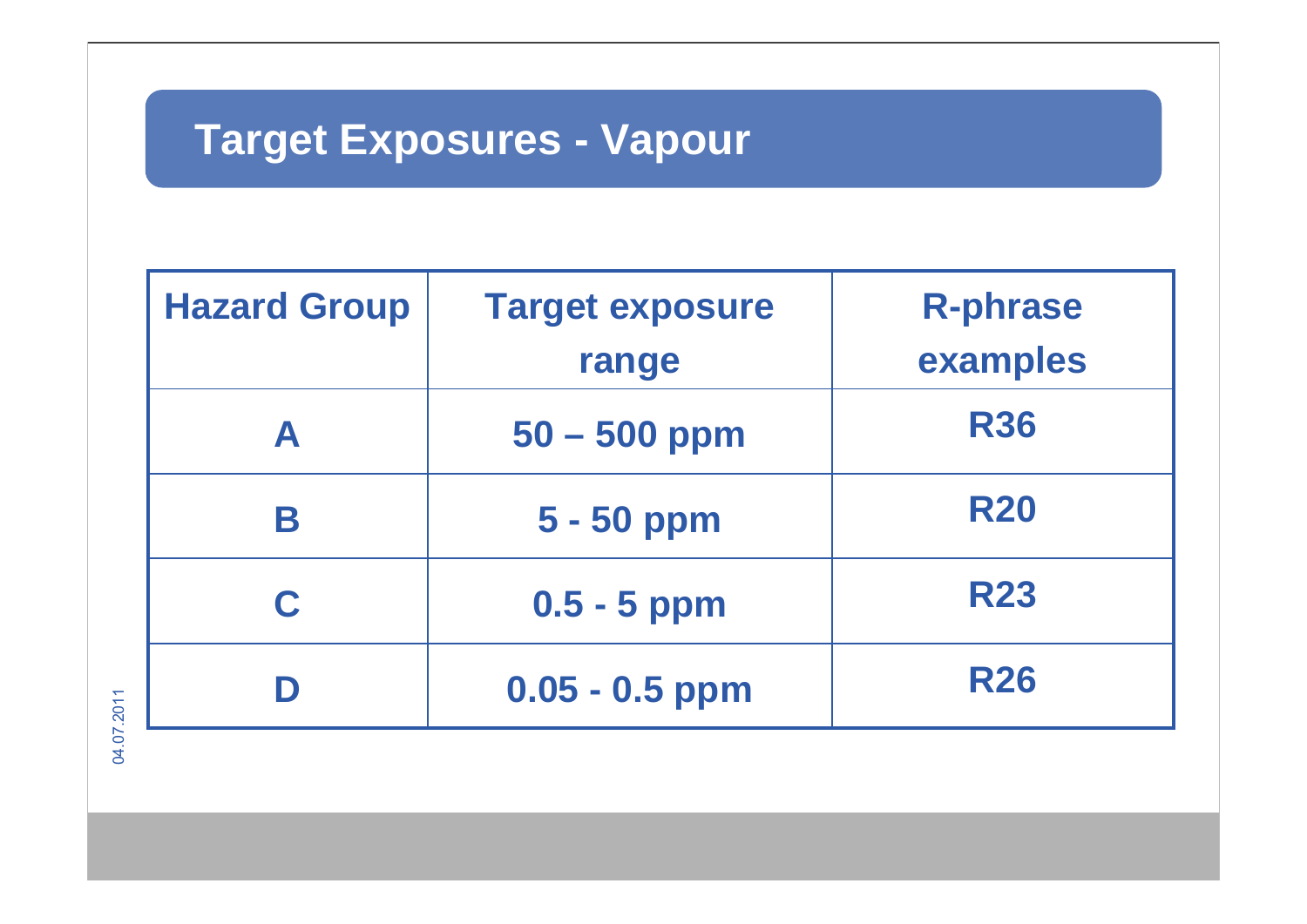| <b>Predicted exposure ranges [ppm]</b>       |                           |           |                  |        |  |
|----------------------------------------------|---------------------------|-----------|------------------|--------|--|
|                                              | <b>Exposure potential</b> |           |                  |        |  |
| <b>Control</b><br><b>strategy</b>            | EPL4                      | EPL3      | EPL <sub>2</sub> | EPL1   |  |
| ventilation                                  | >500                      | 50 - 500  | $5 - 50$         | < 5    |  |
| LEV                                          | $5 - 500$                 | $5 - 50$  | $0,5 - 5$        | < 0.5  |  |
| <b>Closed</b><br><b><i><u>šystem</u></i></b> | $0,5 - 5$                 | $0,5 - 5$ | $0,05 - 0,5$     | < 0.05 |  |
|                                              |                           |           |                  |        |  |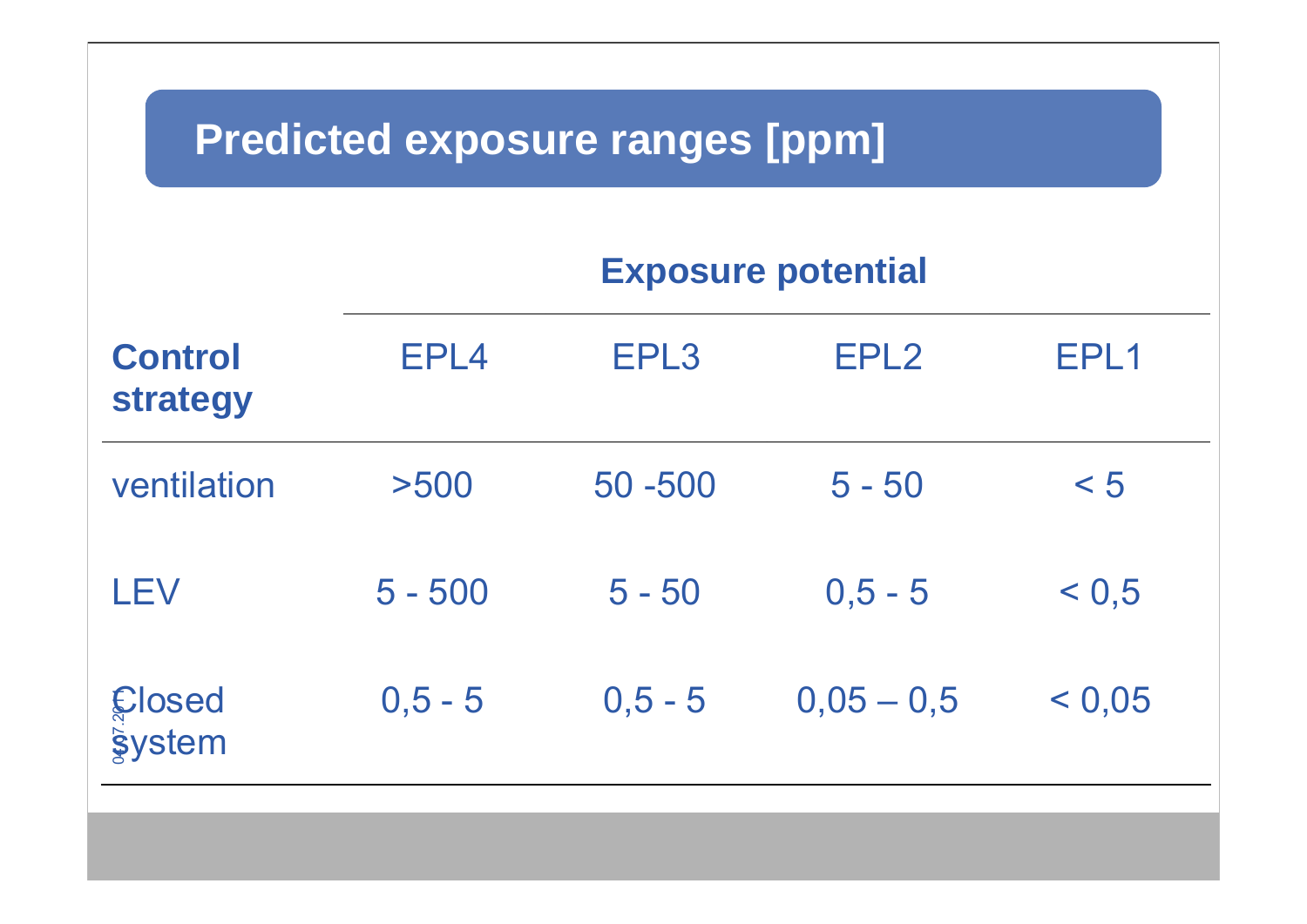## **Characterization of the empirical data**

#### **Exposure** :

- - BAuA field studies (1991 - 2001) (textile industry, plastics processing, rubber production, screen printing, offset printing, furniture industry, optician workshops)
- about 2000 personal sampling data

#### **Hazard:**

- OELs from German TRGS 900, vapours 174, dusts 56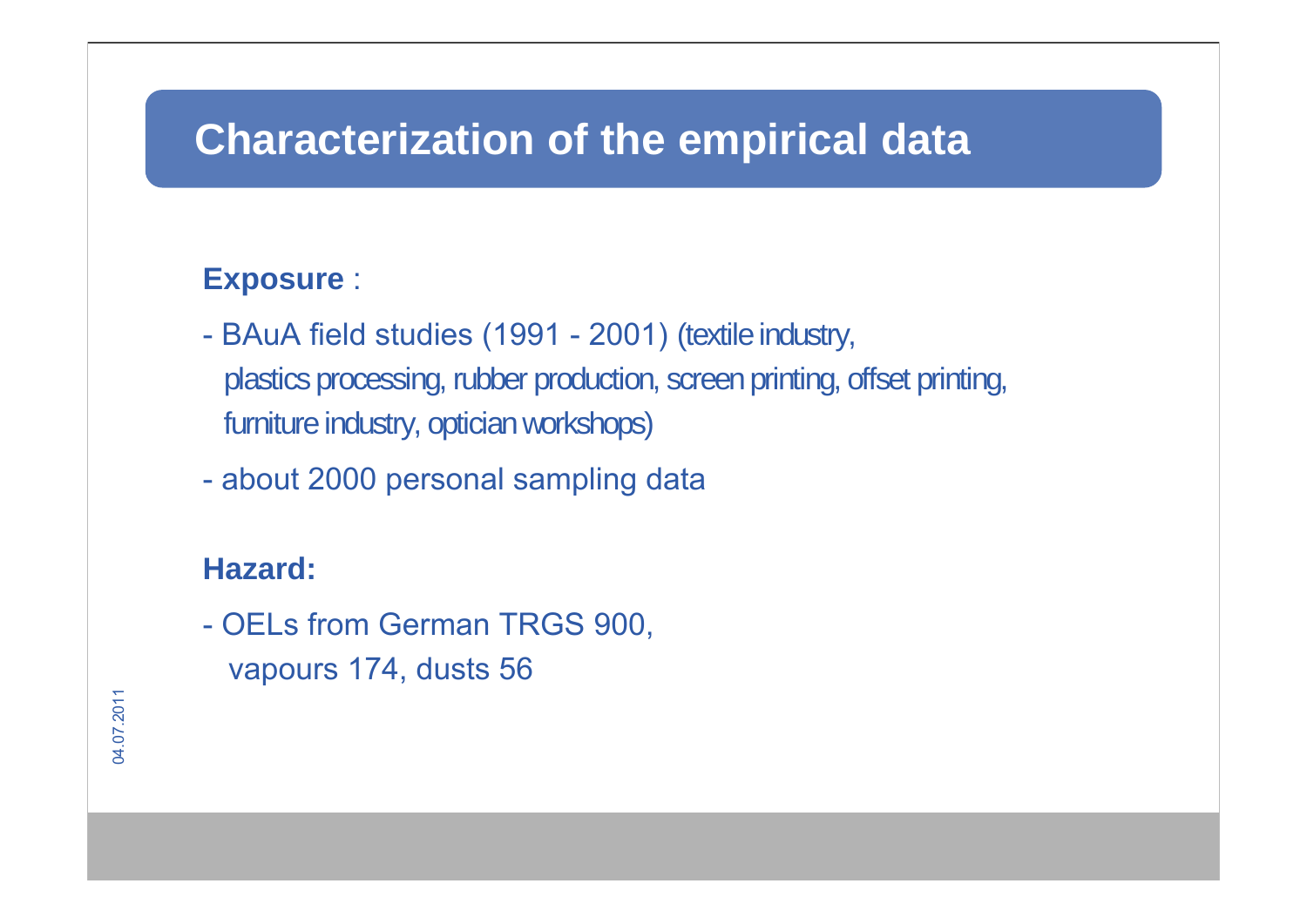#### **Comparison between measured exposures and OELs**

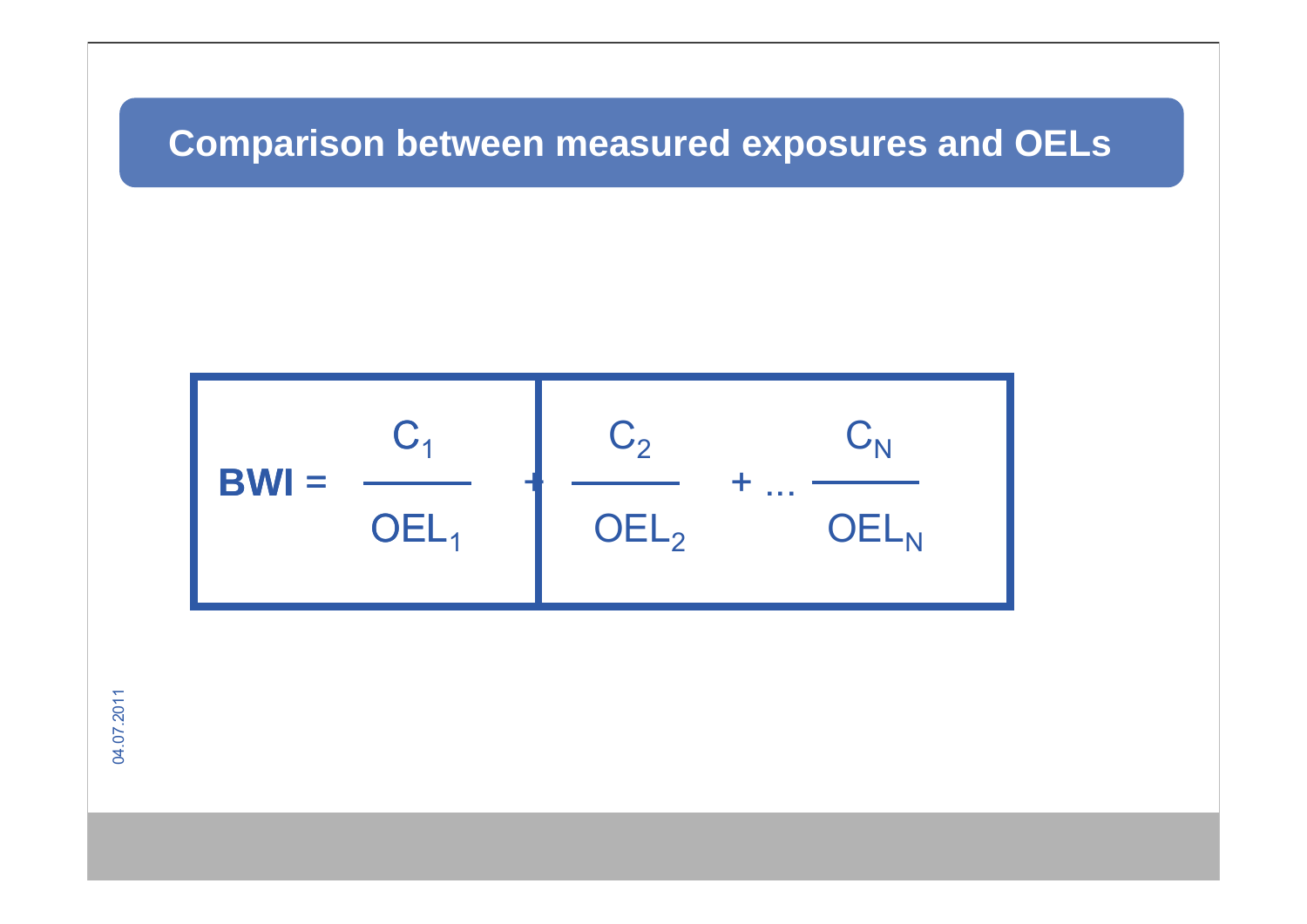**BWI frequency distribution Control banding scenario: EPL2 (litre, low volatility), ventilation, Hazard group B Branch: Screen printing** 

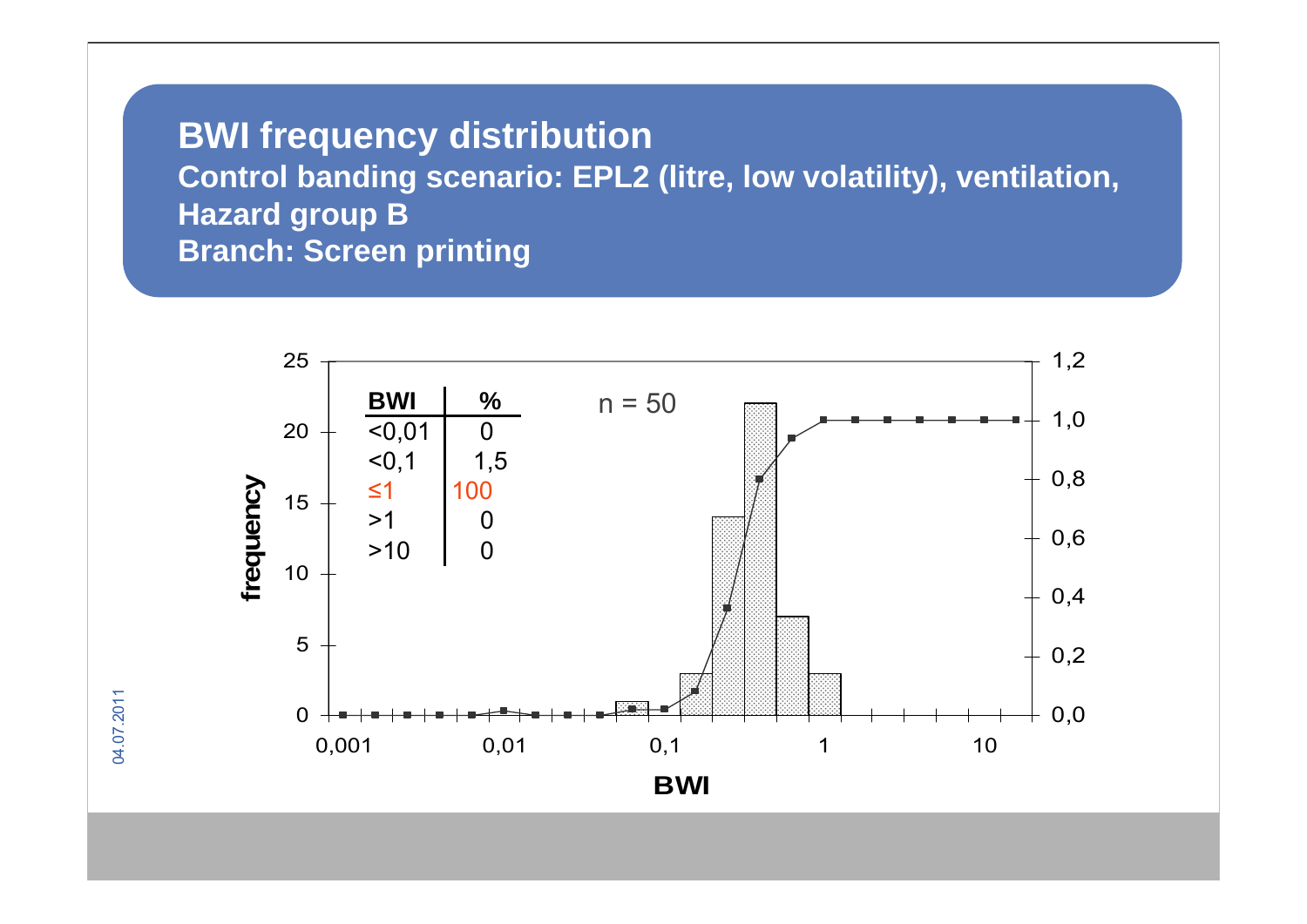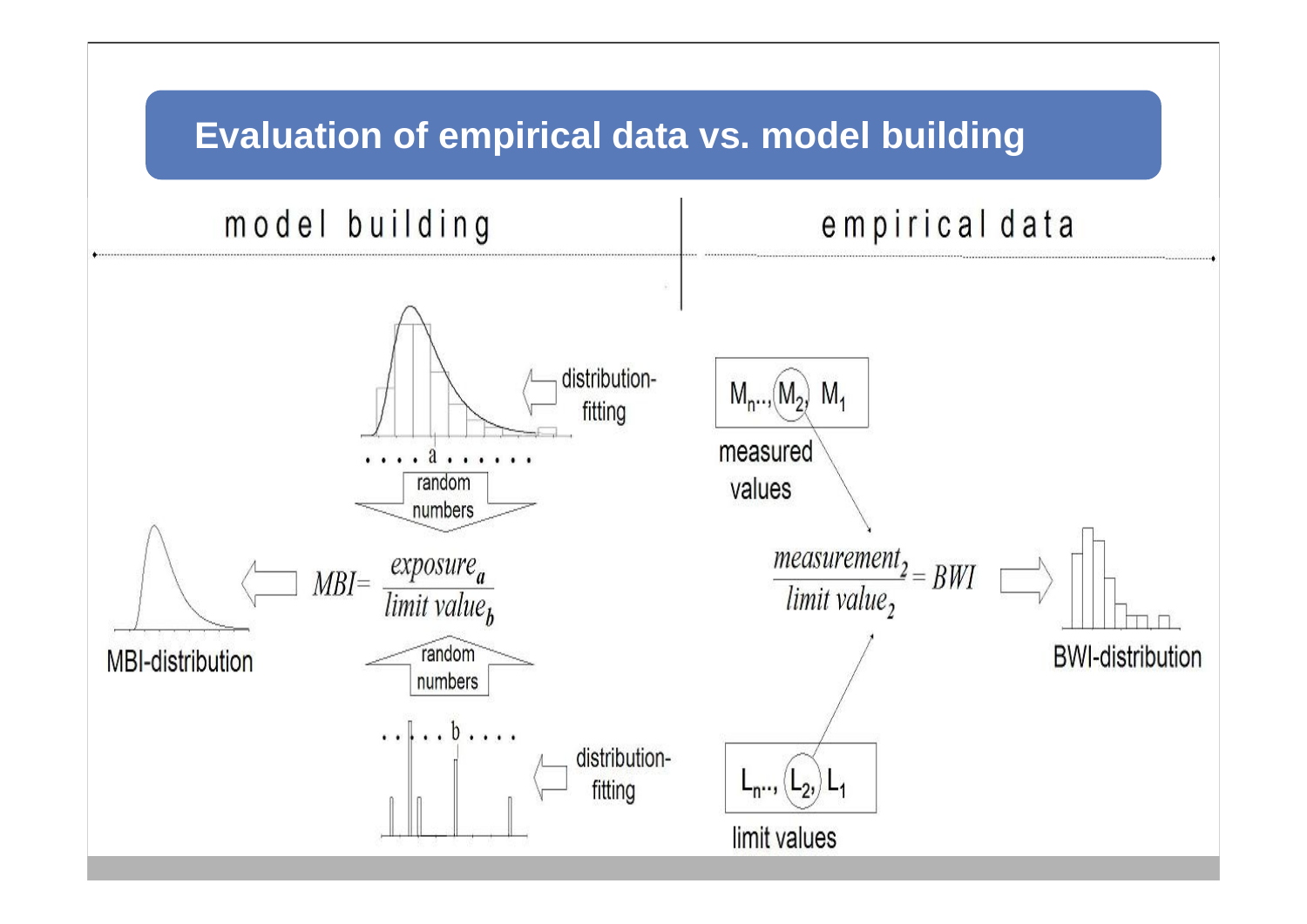## **Monte-Carlo Simulation**

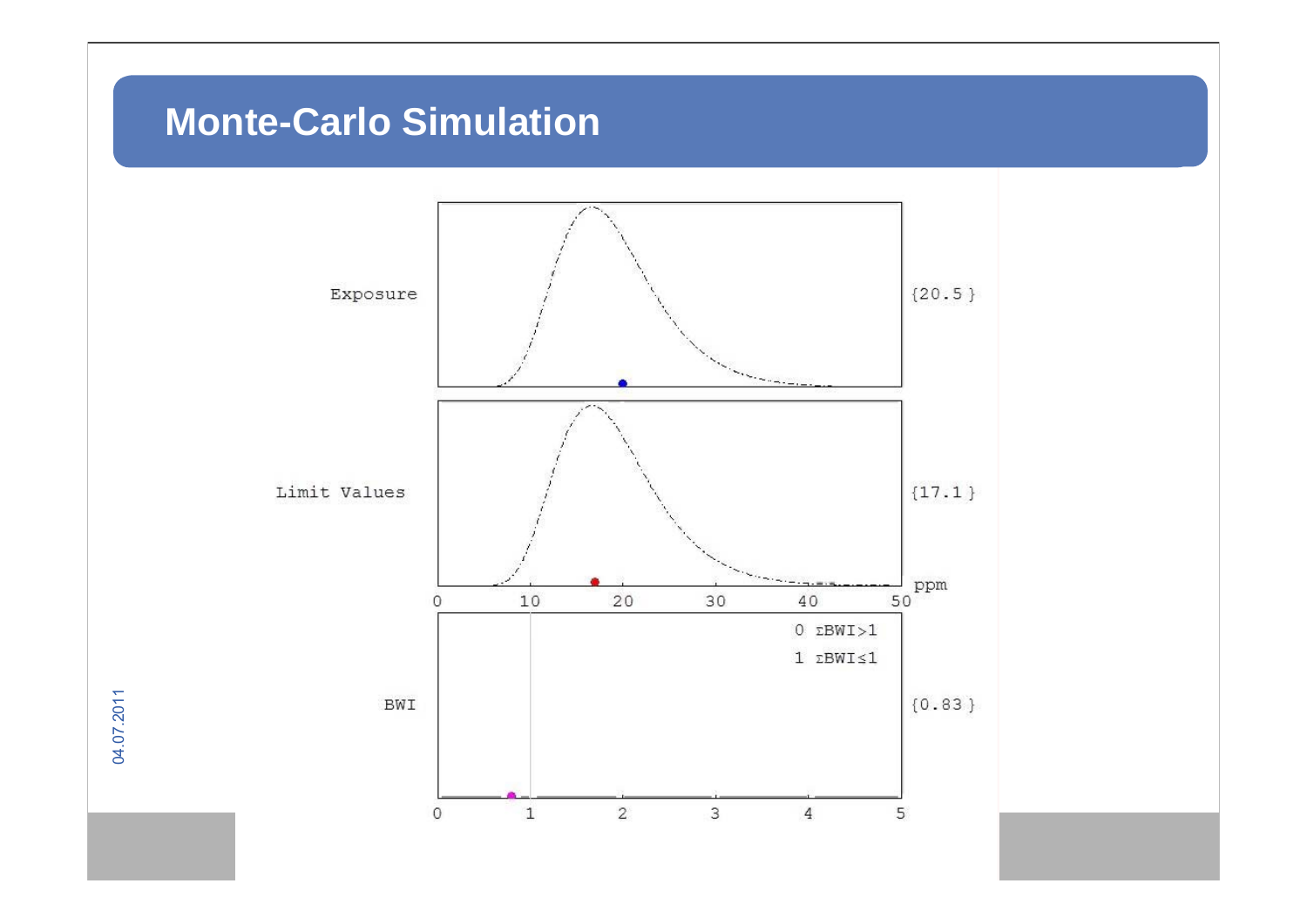## **Branch-specific evaluation and simulation (screen printing) control banding scenario: EPL2 (litre, low volatility), ventilation, hazard group B**

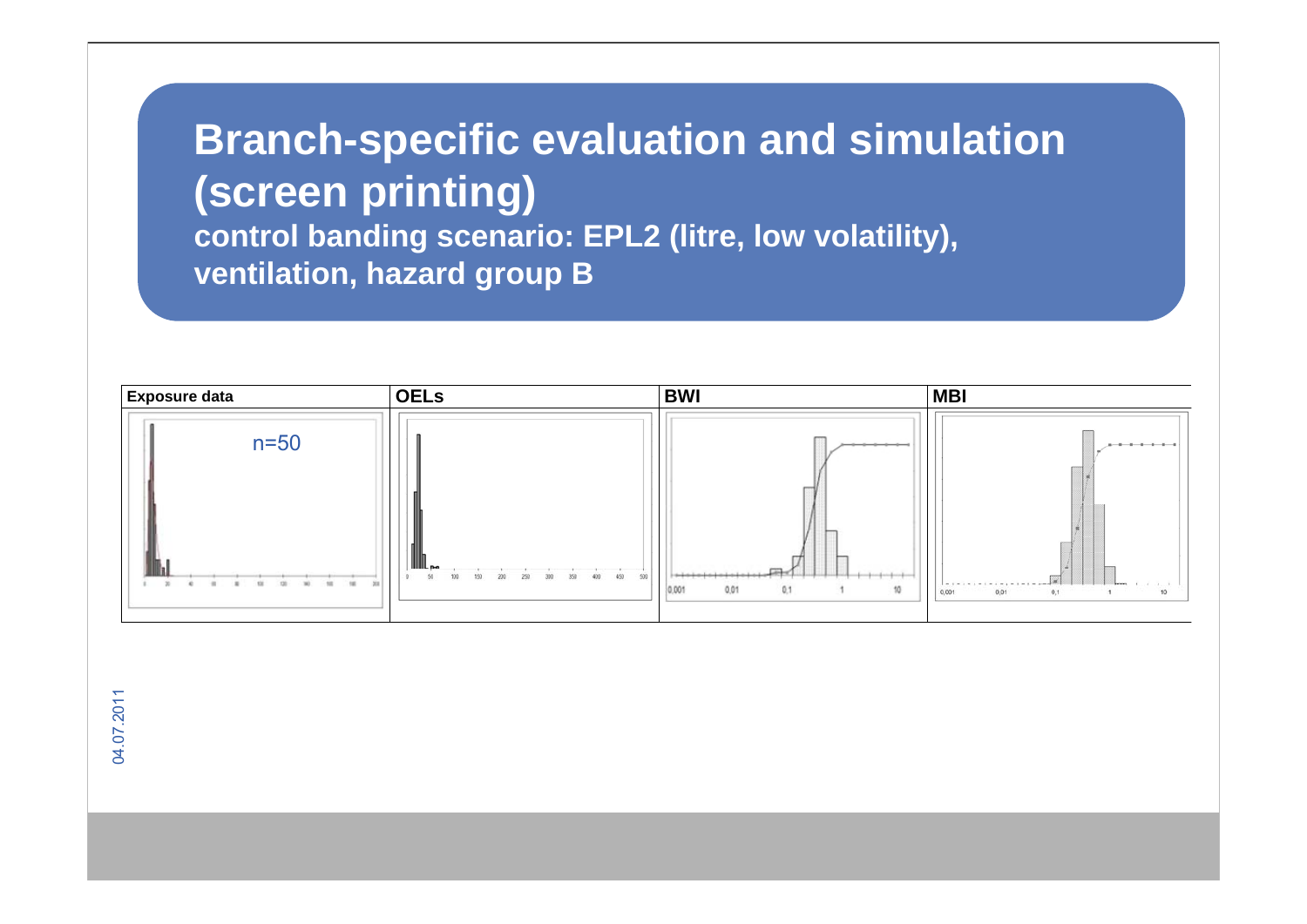#### **Generic simulationControl banding scenario: EPL2 (litre, low volatility), ventilation, hazard group B**

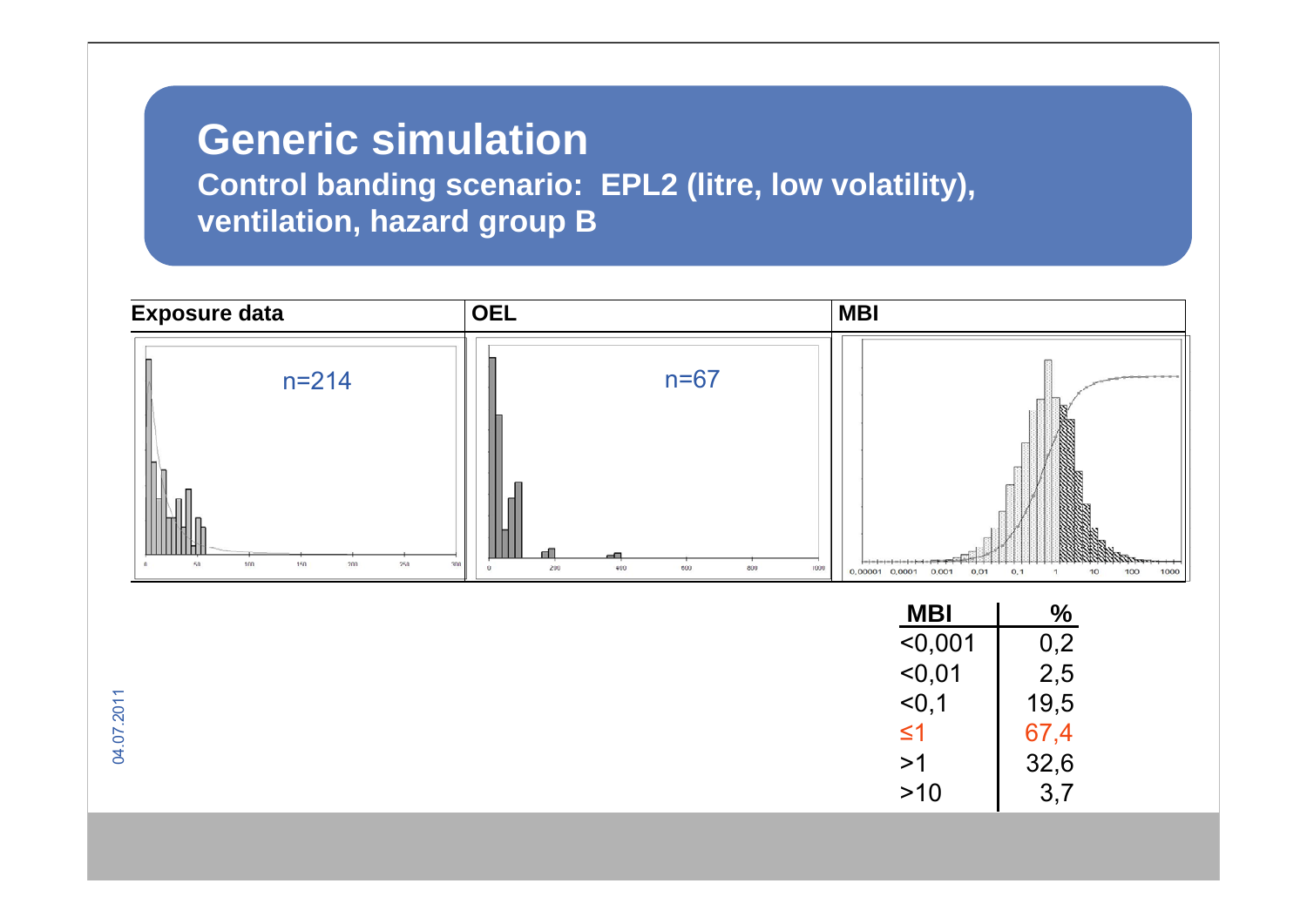## **Summary:**

#### **Evaluation of empirical data:**

- $\triangleright$  The empirical data reveal a relative high level of compliance
- ¾ But small data base for control strategy 1 only
- $\triangleright$  Hence further evaluation is needed!

#### **Simulation results:**

- $\triangleright$  The branch specific simulation can reproduce the empirical frequency distributions
- $\triangleright$  The generic simulation reveals that control banding does not guarantee compliance in either case
- $\triangleright$  The generic simulation shows that compliance was high for volatile liquids (hazard group C) used in closed systems
- $\triangleright$  There is also generic evidence that compliance is high for solids (hazard group B) in the presence of local exhaust ventilation